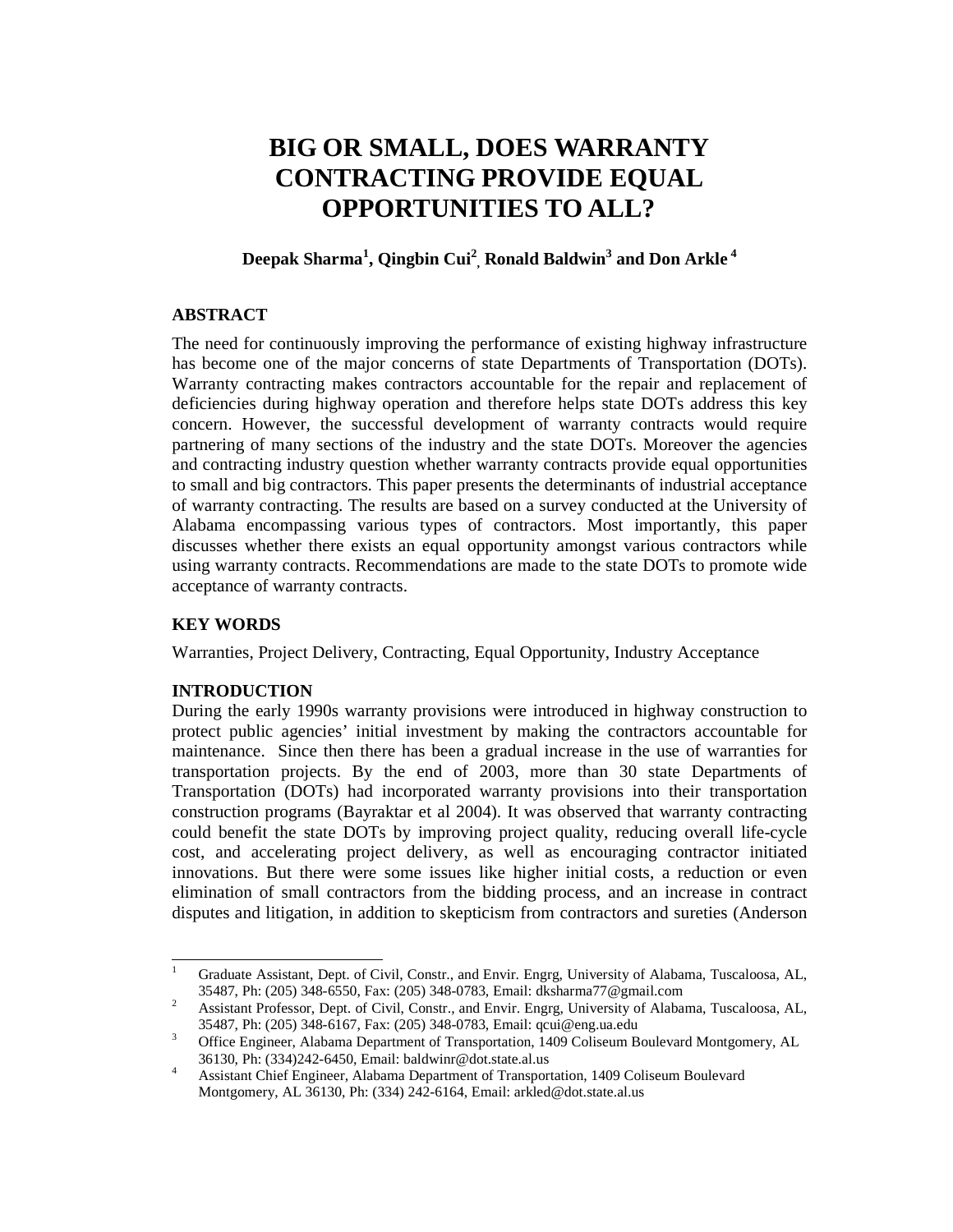and Russell 2001, Hastak et al 2003, FHWA 2005). These issues posed a serious concern for the acceptance of warranty contracts by the construction industry.

Hancher (1994) first defined highway warranty contracting as a project delivery method with performance guarantee that holds the contractor accountable for the repair and replacement of deficiencies during highway operation. Based on the initial experience in Wisconsin, Russell et al. (1999) developed a warranty implementation guide for state highway agencies. Bayraktar et al. (2004) in their work summarized the benefits and shortcomings from the perspectives of DOTs, contractors, and surety companies. Although there was no reported financial gain from using long-term warranties in Colorado (Goldbaum 2006), the cost-efficiency of warranty contracting was observed in the states of Wisconsin and Indiana. A comparison about the cost performance of warranty projects was done by Kerbs et al. (2001) with the historical data in Wisconsin and yielded a conclusion that warranty projects cost 13% less than the standard projects in terms of life cycle project costs. Singh et al. (2007) estimated that warranty contracts represent more than 70% cost reduction over the entire service life in Indiana. Cui et al. (2004) showed that cost-efficiency could be improved through a delayed warranty purchase decision, especially when significant uncertainties exist in the estimates of roadway performance and repair costs.

The previous studies provide a justification of the use of warranties from the public agencies' perspective. But there is a need for an integrated analysis of warranty contracting that includes contractors' and surety companies' standpoint, because the use of warranties may affect state DOTs, contractors, and surety companies differently. It is understandable that an advantage to one project participant may be a disadvantage to others. Furthermore, the successful implementation of warranty provisions will need involvement of many sectors from the industry along with the state agency. Ignorance of industry perspectives may even result in unsuccessful implementation of warranty contracting. Additionally, public concerns with regard to equal opportunities for all companies may pose serious challenges for the public agencies to implement warranty contracting and other alternative project delivery methods. It is widely accepted in the contracting industry that an innovative program should provide equal opportunities to all organizations, big and small, rather than favoring only a few firms.

#### **SURVEY DESIGN**

A survey was designed to collect industry opinions on warranty contracting. The questionnaire was kept short to minimize the amount of time required to complete the survey, thus increasing the likelihood to receive a response. The survey questions were prepared by a cooperative effort between the research team at the University of Alabama and the project advisory committee, including representatives from the Alabama Department of Transportation (ALDOT), Alabama Road Builders Association, and surety companies. The final questionnaire included twelve questions covering information about the responding company, acceptance of and concerns about warranty contracting, and the expected impact of warranty provisions. Four questions were finalized to collect details like company background information, including annual dollar revenue, years in the highway construction business, percentage of revenue in each type of highway project, and warranty project experience in other states. These questions were used to categorize responding companies into groups based on their size, highway construction experience, warranty project experience, etc.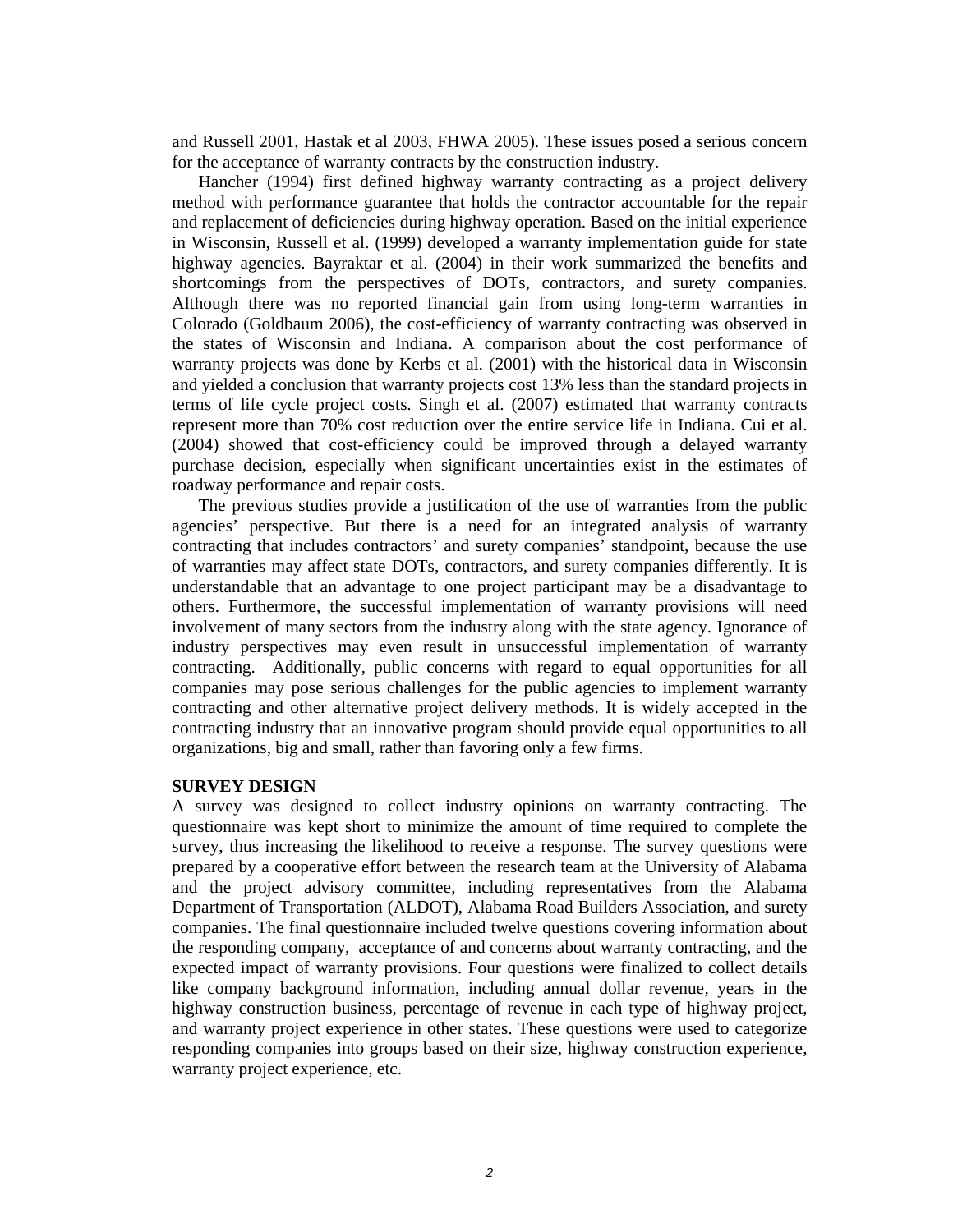Four questions were designed to collect contractors' opinions on using warranty contracting. In these questions the respondents were asked to give details about what type of warranted projects they would consider bidding on, how long a warranty period they would accept, what they would request in return for warranties, and what were their concerns about warranty work. In this same group additional questions addressed the views about the availability of and length of the warranty bond that they could obtain. The last group of questions covered collection of information about the expected impact of warranty contracting. Questions are : what type of roadway projects would achieve a life cycle cost benefit from warranties, what measures of roadway performance they would accept, what would be the impact of warranties on construction quality and ownercontractor relationships. For additional details on the questionnaire, the readers are referred to Cui et al (2007).

#### **SAMPLING**

ALDOT qualifies a contractor based on several criteria like the company's financial statement, equipment fleet, and construction experience. During the time of surveying, 360 companies were prequalified to work as contractors for ALDOT. These contractors were divided into groups using company size, state residency, or experience in warranty jobs as a criterion. For the survey, we defined several dichotomous variables with the value of 0 and 1 to describe the characteristics of prequalified contractor. For example, taking the case of residency, the residency variable *x* is defined as the state residency of a responding company then if a responding company takes residency in Alabama *x* equals to 1, otherwise *x* equals to 0 for non-Alabama resident companies. The characteristics of the survey population were represented by the group distributions of prequalified companies. However, these distributions are generally unknown.

When sampling is done from a finite population, the survey requires sufficient responses, or a typical sample with statistically indifferent group distributions. Here as per the condition we consider a finite population of size *N* from which a simple random sample of size *n* is drawn, without replacement. Hence, let  $\bar{x}$  be the sample mean and let  $\overline{X}$  and  $\overline{S}$  be the population mean and variance. For a dichotomous group variable with a value of 0 or 1,  $\bar{x}$  and  $\bar{X}$  are denoted by *p* and *P*, respectively, and the variance can be found as, 1  $2 = \frac{N}{N}$ = *N*  $S^2 = \frac{NPQ}{N}$ , where,  $Q = 1 - P$ . It is known that  $Var(\bar{x}) = (\frac{N-n}{N})S^2$ *Nn*  $Var(\overline{x}) = \left(\frac{N-n}{N}\right)$  $=(\frac{N-n}{r})S^2$ . By imposing the restraint  $Var(\bar{x}) \leq V^*$  for a pre-chosen margin of error  $V^*$ , the required sample size to satisfy this inequity is determined (Desu and Raghavarao 1990), as

$$
n^* = \frac{NS^2}{S^2 + NV^*} + 1\tag{1}
$$

or,

$$
n^* = \frac{N}{1 + \frac{(N-1)V^*}{P(1-P)}} + 1
$$
 (2)

Since *P* is usually unknown and somewhat difficult to guess, a conservative approach is to take  $P=0.5$  which yields the highest value for  $n^*$ . Thus, with  $N=360$  prequalified contractors, the required sample size for  $V^* = (0.1)^2$  is

$$
n^* = [360/\{1+(359^*0.01)/(0.5^*0.5)\}] + 1 = 24
$$
 (4)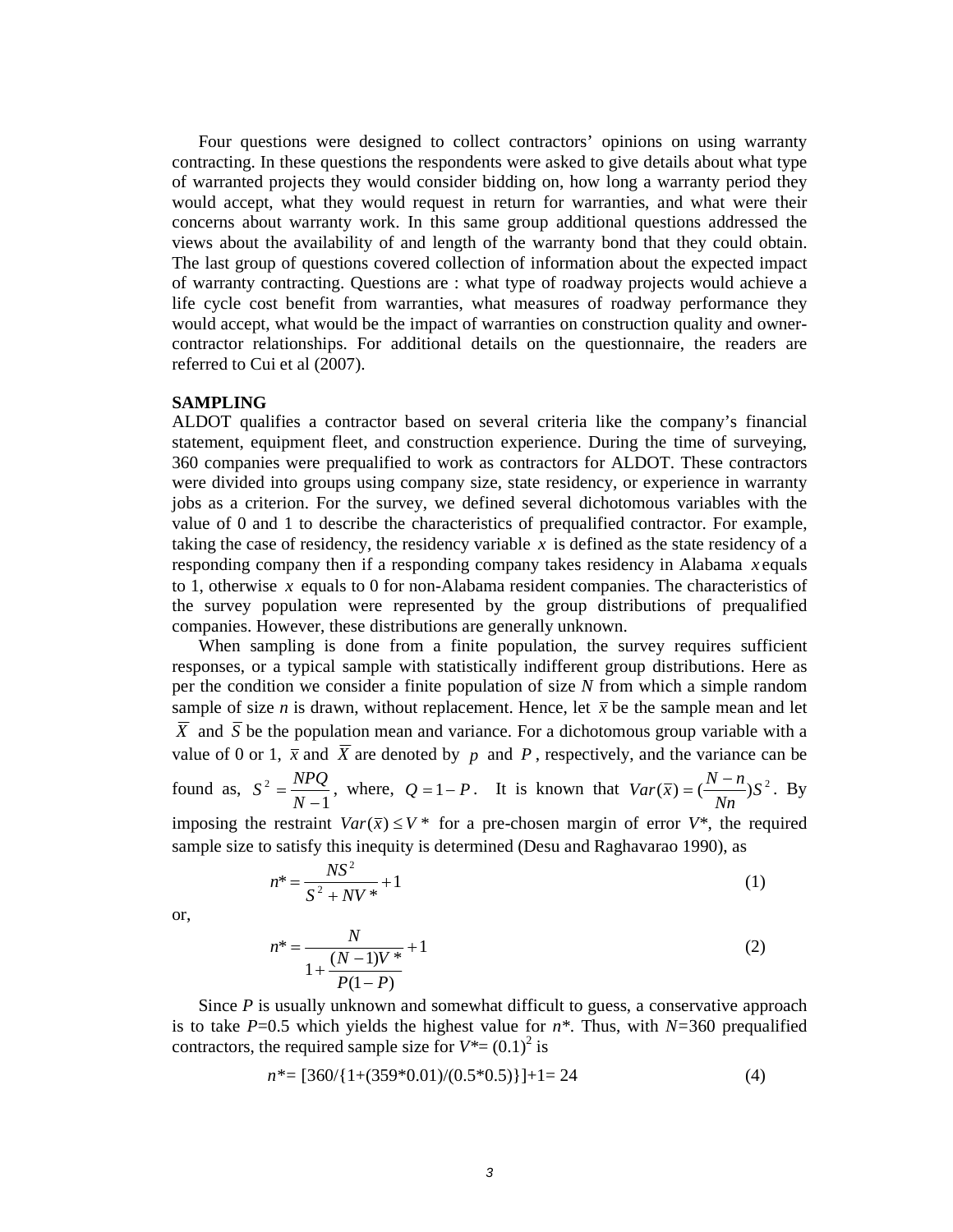Based on the calculation above, if 100 questionnaires are sent out, the required sample size needs at least 24 responses, or a 24% response rate. Considering the fact that the average response rate from construction companies on earlier similar research was within 10-20% (Hastak et al 2003), the research team decided to send the prepared questionnaire to all 360 prequalified contractors with a target minimum response rate of 7% to achieve the required minimal response rate for a sound statistical analysis.

#### **SURVEY IMPLEMENTATION**

ALDOT provided a cover letter to the questionnaire which explained the purpose of the research and a list of prequalified contractors. The questionnaire was sent out to all the 360 contractors by mail and twenty-eight contractors responded within the required return period for the questionnaire. After a reminder fifteen more questionnaire responses were received. Out of the total 43 responses, three were discarded because the companies were specialty contractors for roofing, ITS, etc, with no experience in the research area and one more response was discarded as a company responded twice with conflicting answers. When contacted, the respondent confirmed that the latest response reflected their current opinion on warranty contracting. Thus the research team finalized 39 responses as usable responses which represents a 10.8% response rate and satisfies the minimum sample size requirement for the survey design.



Figure 1 Profile the of Responding Companies

Out of the 39 responding contractors, 18 were local companies in Alabama, while 12 were from the southeastern states which included Mississippi, Tennessee, Georgia, and Florida. Remaining 7 contractors had their head offices in Texas, Minnesota, Indiana, Kentucky, Pennsylvania, Virginia, and Connecticut. Based on a discussion with ALDOT engineers and Alabama Asphalt Pavement Association (AAPA), the research team categorized contractors with over \$20 million annual revenues as large, contractors with annual revenues from \$5 to \$20 million as medium-size, and contractors with annual revenues less than \$5 million as small contractors. As per this criterion, 48.7% of the respondents were categorized as large contractors, while 51.3% were in the small and medium size groups. Broken down by work focus, 44% of the responding contractors had done asphalt pavement projects, 23% had done Portland Cement Concrete (PCC) pavement jobs, 41% had done bridge work, and 38% had done pipework (Figure 1).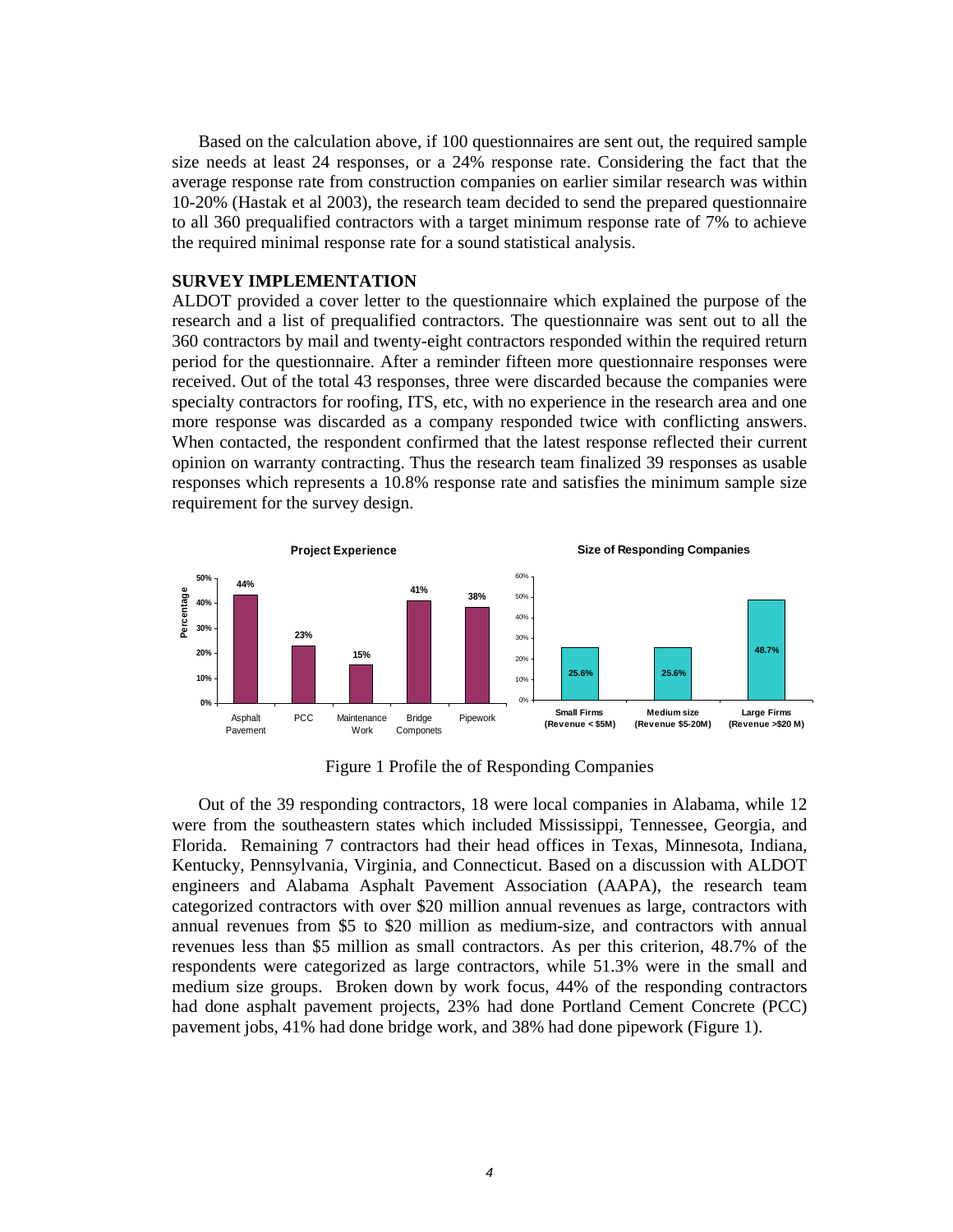#### **ACCEPTANCE OF WARRANTY CONTRACTING**

The successful implementation of warranty contracting largely depends on wide acceptance by the contracting industry. Without the acceptance from contractors, none of the state DOTs would be able to shift maintenance responsibilities. In several states, where highway departments intended to let projects with warranties, few contractors would bid on these jobs. An investigation of industry acceptance of alternative contracting could help state DOTs to understand the potential reasons for non-acceptance by the industry and help to develop creative solutions. One result from the research showed that a majority of highway contractors in Alabama accept short-term warranties on highway projects, but a little more than one-fourth of the responding contractors were not ready to bid on warranty projects in Alabama no matter what the type, term, and performance indicators of warranties are. The survey results also support the argument that there is a significant difference between the acceptance of new construction and of resurfacing jobs. It was found that half of the contractors who accepted warranty contracts were more willing to offer warranties on new construction projects than on resurfacing. This result is similar to the findings by Bayraktar et al. (2004) that contractors wish to reduce risks on warranty jobs and prefer to warrant design-build contracts.



Figure 2 Industry acceptance of Warranty Contracting

It was also found that most contractors considered bidding on warranty jobs but their decisions depended on the term of the warranty period and the type of the project. Most contractors were found to offer warranties on asphalt pavement and PCC pavement. It was found that forty one percent of asphalt paving contractors would bid on asphalt pavement projects with less than 3-year warranties. On the other hand, when the warranty period was between 4 to 5 years, less than one quarter of contractors were ready to take warranty risks and only 6% of asphalt paving contractors were found to offer a warranty of 5 years or more. No contractor in Alabama was ready to bid on a warranty of over 8 years on asphalt pavement projects while for PCC projects, the longest acceptable warranty period was found to be 10 years. It was found that thirty three percent of PCC contractors would offer warranty for less than 3 years, while only 22% would consider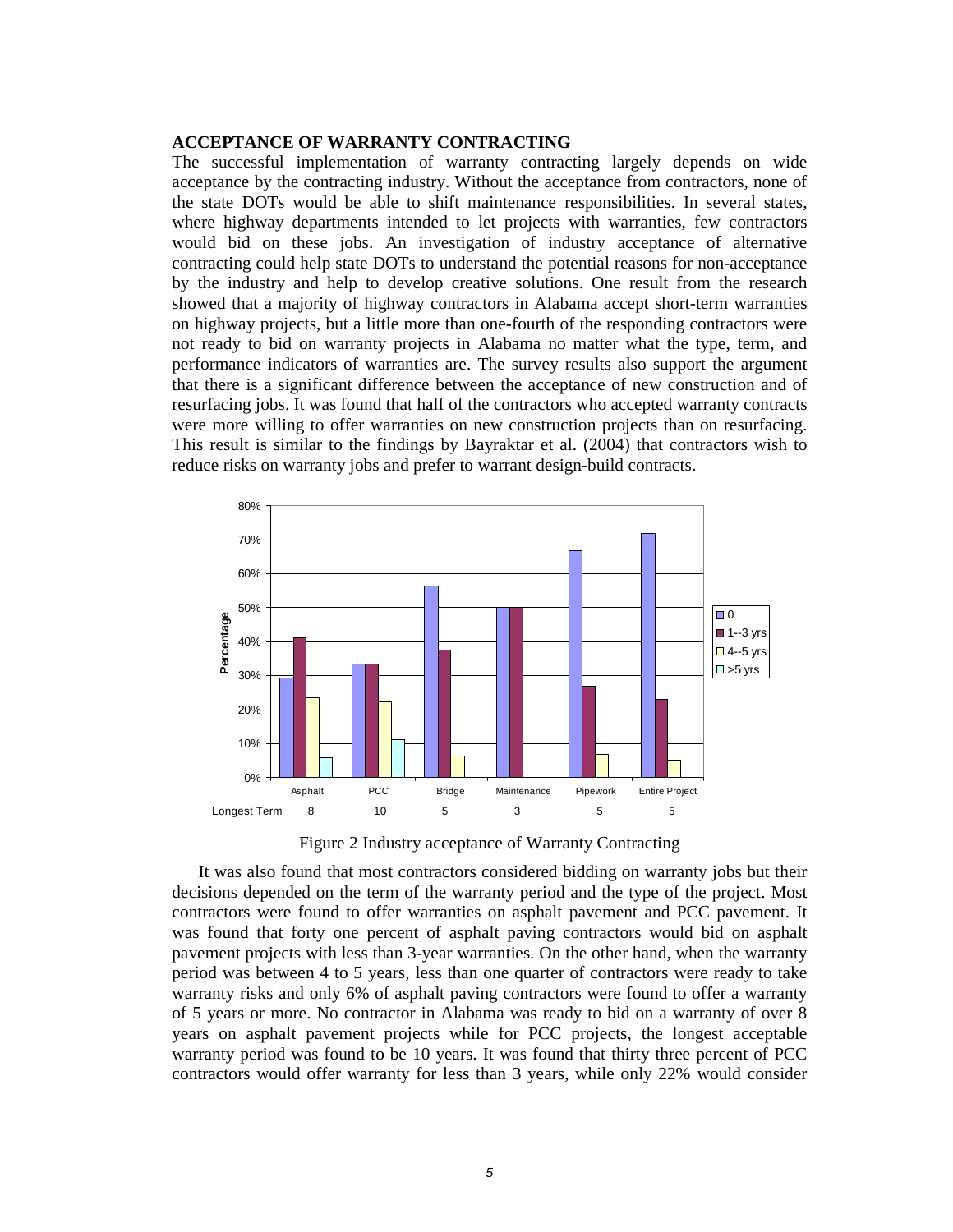bidding on a 4-5 year warranty job. Only about 11% of contractors would offer a warranty of more than 5 years on PCC projects. Similar results were observed for other types of highway projects. And the majority of contractors suggested a warranty period of 3 years or less. As a return for accepting a warranty contract, the contractors requested an increased cost on top of the total installed cost, as well as leniency in the construction specifications. Figure 2 provides a consolidated view of industry acceptance of warranties in Alabama.

#### **WARRANTY CONTRACTING: EQUAL OPPORTUNITY TO ALL?**

Industry acceptance of warranty contracting needs to be further evaluated in terms of the opportunity offered to all construction companies. As public agencies, the state DOTs are expected to provide equal opportunities to all construction companies. However, it is widely believed that the inclusion of warranties in highway projects makes it difficult for small contractors to bid on due to involved risks and bonding availability. In another words, warranty contracting has been generally recognized to be favorable to large contractors rather than small ones. This paper presents an opposite argument on the equal opportunities offered by warranty contracting. The argument is based on the analysis of variance (ANOVA) with company size as the independent variable.

ANOVA is a commonly used technique to test the differences among two or more independent groups. Since company size is the only independent variable, the one-way ANOVA test has been conducted. Given there is no difference across the groups, the mean square for treatments (MSTR) and the mean square for error (MSE) were calculated and the ratio MSTR/MSE has an F-distribution. If the F-value is significant at a given level of confidence, e.g. 5%, there is sufficient evidence to reject the hypothesis that the groups are all the same. We can also calculate the P-value given that the null hypothesis is true. If the P-value comes out to be less than the significance level then we reject the null hypothesis. Or we do not reject the null hypothesis and judge that there is not much evidence to reject the hypothesis that the groups are all the same. The ANOVA test is shown in Table 1.

It is obvious in Table 1 that all P values are too big and hence the null hypothesis can not be rejected. Therefore, it is statistically reasonable to conclude that there is not much difference across the groups in terms of every dependent variable. As to the wararnty contracting in highway construction, this means that small, medium-size, and large contractors have similar warranty experience, share similar concerns associated with warranty contracting, and make similar bidding decision on warranty projects. It should be noted however that contractors usually have extremely opposite opinions about warranty contracting as shown by the large variances in each group. For example, the accepatable warranty term indicates the maximal warranty duration that contractors would bid on. The mean value in the small contractors group is 1.1 year, with a standard deviation of 2.1. This indicates most small contractors will accept less than one year warranty, while several would consider longer warranty contracts. Similarly, large contractors on an average accept 2.37 years warranty contracts. The large variances of 7.02 indicates a big difference about the acceptable warranty term. One contractor was found to warrant his work for 8 years while several others wanted to warrant for much lesser years. These extremely opposite responses cause large variations. Furthermore, there is no significant evidence to state that more number of large contractors prefer Design-Build-Warranty (DBW) projects than small contractors. And contractors, no matter large or small, statistically hold same opinions on the impact of warranty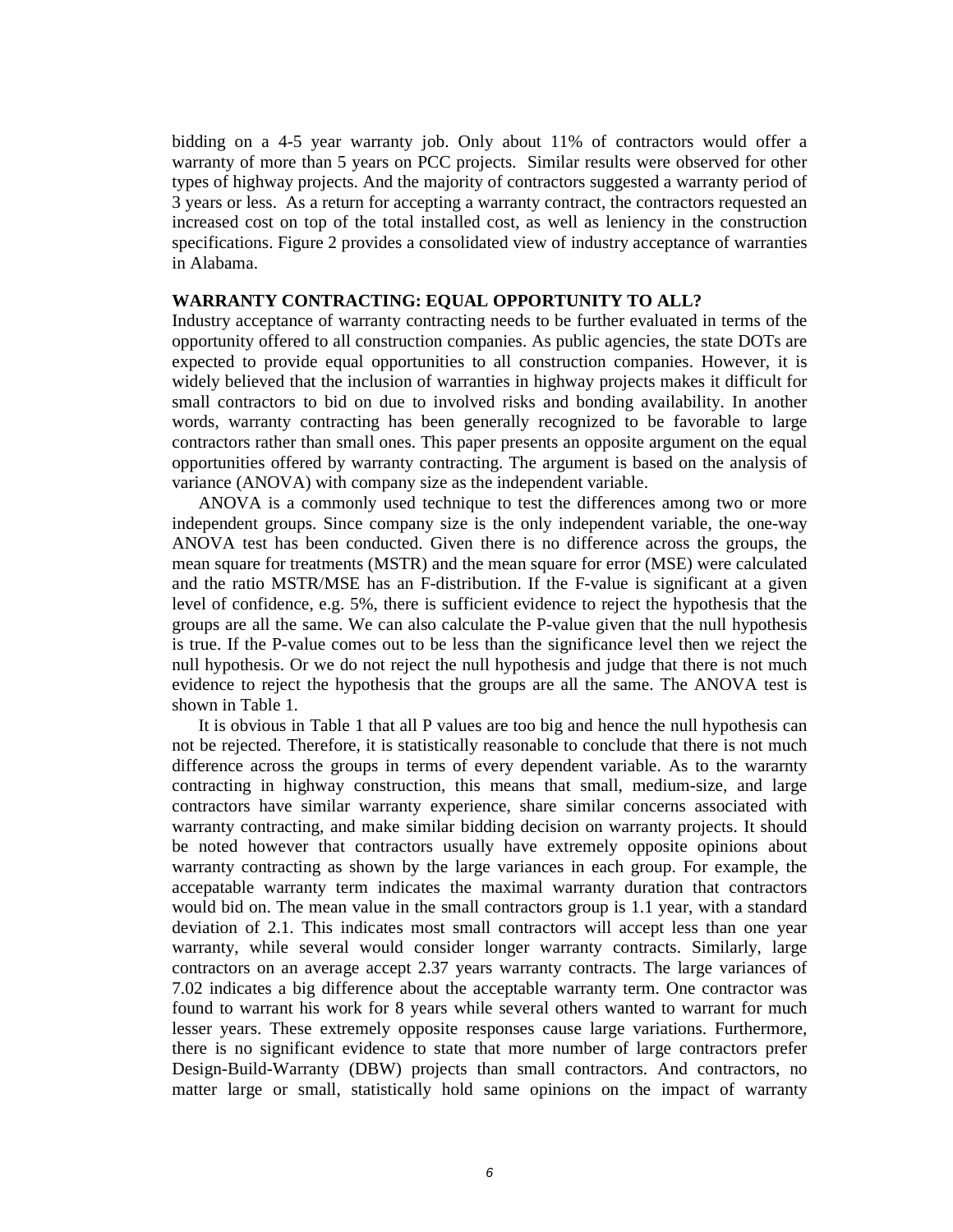contracting on construction quality and owner-contractor relationship. Additionally, the results for warranty concerns generally have higher P-values. Therefore, there is less evidence to reject the hypothesis that no significant difference exists across the groups regarding the concerns associated with warranty contracting. There is an increaseing trend in the means from small contractor group to large contractor group, which may indicate increasing concerns in large contractor group regarding the risks associated warranty contracting. However, this trend is not statistically significant.

|                                                                                                                                                 | Size of Contractor |      |             |      |         |      |         |         |
|-------------------------------------------------------------------------------------------------------------------------------------------------|--------------------|------|-------------|------|---------|------|---------|---------|
|                                                                                                                                                 | Small              |      | Medium Size |      | Large   |      | Test    |         |
|                                                                                                                                                 | μ                  | σ    |             | σ    | μ       | σ    | F-value | P-value |
| <b>Warranty Project Experience</b>                                                                                                              | 0.40               | 0.27 | 0.30        | 0.23 | 0.37    | 0.25 | 0.11    | 0.90    |
| <b>Acceptable Warranty Term</b>                                                                                                                 | 1.10               | 2.10 | 1.80        | 2.18 | 2.37    | 7.02 | 1.16    | 0.32    |
| <b>Acceptance of Warranty Projects</b>                                                                                                          | 0.90               | 0.10 | 0.80        | 0.18 | 0.68    | 0.23 | 0.72    | 0.49    |
| Acceptance of DBW Projects                                                                                                                      | 0.20               | 0.18 | 0.30        | 0.23 | 0.42    | 0.26 | 0.72    | 0.49    |
| Impact on Construction Quality                                                                                                                  | 0.33               | 0.50 | 0.50        | 0.72 | 0.41    | 0.26 | 0.15    | 0.86    |
| Impact on Owner-Contractor Relationship                                                                                                         | 0.22               | 0.69 | $-0.20$     | 0.84 | $-0.06$ | 0.76 | 0.57    | 0.57    |
| Concerns                                                                                                                                        |                    |      |             |      |         |      |         |         |
| <b>Involved Risks and Liabilities</b>                                                                                                           | 2.50               | 5.61 | 3.70        | 4.68 | 3.32    | 3.78 | 0.86    | 0.43    |
| <b>Warranty Duration</b>                                                                                                                        | 2.00               | 4.89 | 2.20        | 4.62 | 2.26    | 3.65 | 0.05    | 0.95    |
| Legal Issues                                                                                                                                    | 1.30               | 3.79 | 1.90        | 5.21 | 2.47    | 3.82 | 1.11    | 0.34    |
| Availability of Warranty Bond                                                                                                                   | 1.70               | 5.57 | 1.90        | 4.54 | 2.32    | 3.78 | 0.32    | 0.73    |
| <b>Warranty Cost Estimating</b>                                                                                                                 | 1.10               | 2.77 | 2.20        | 5.96 | 2.11    | 4.10 | 0.95    | 0.39    |
| Note:<br>1. Small contractors with annual revenue below \$5 million, medium size contractors with revenue between \$5 - \$20 million; and large |                    |      |             |      |         |      |         |         |

Table 1: Analysis of Variance with Company Size as Between Group Factor

contractors with annual revenue above \$20 million.

2. Sample size is 39, with 10 small contractors, 10 medium size, and 19 large contractors.

3. F-test criteria using P<5% is 3.26

#### **WARRANTY CONTRACTING: WHAT MAKE A DIFFERENCE?**

If the size of companies does not make difference regarding the acceptance of warranty contracting, then what factors determine the industry opinion? Understanding of the determinants of industry acceptance would help state DOTs better design or fine-tune their existing systems and practices to successfully implement warranties in highway construction. In this research, a nonparametric correlation analysis was then performed to assess the significance level of influence caused by other factors such as company age, warranty experience inother states, legal issues, risks asscociated with warranties, bonding availability. Considering the characteristics of the data collected in the survey, the Spearman's rank correlation procedure was used to make inferences about the association between industry acceptance and the factors mentioned above. Spearman's correlation coefficient is widely used for ordinal variables. It is a special case of the Pearson product-moment coefficient. The readers are referred to Weiss (2005) for a detailed explanation of the Spearman correlation analysis. The analysis was conducted using SPSS 13.0 for Windows. As shown in Table 2, the levels of influence of three factors on the acceptance of warranties by the industry were identified as significant, namely past warranty experience in other states, legal issues, and leniency in specifications.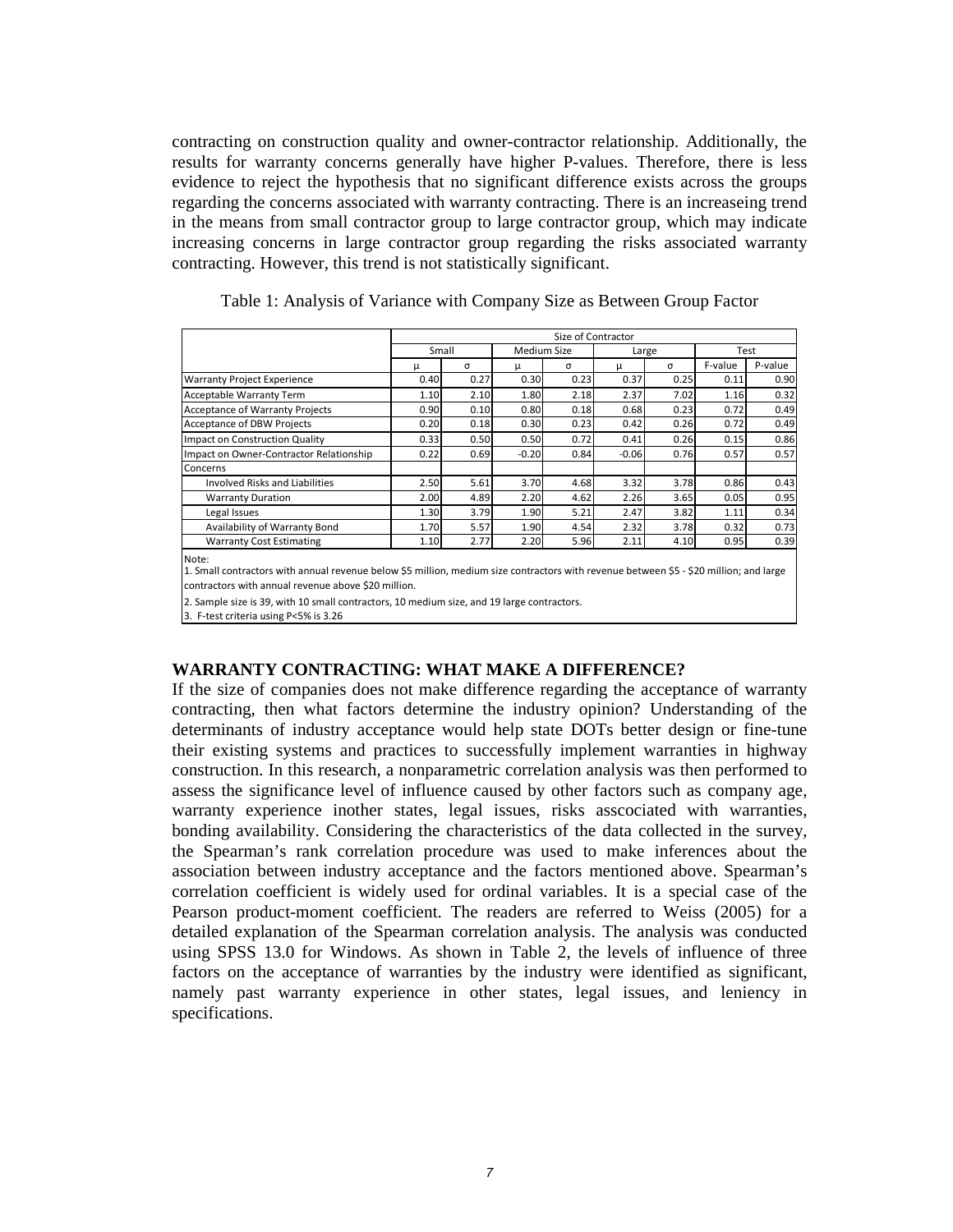|                                                  | Spearman's         |                |  |  |  |  |  |
|--------------------------------------------------|--------------------|----------------|--|--|--|--|--|
| <b>Description</b>                               | <b>Correlation</b> | <b>P-value</b> |  |  |  |  |  |
| <b>Warranty Experience in Other States</b>       | $.410$ (**)        | 0.010          |  |  |  |  |  |
| <b>Legal issues</b>                              | $-.333(*)$         | 0.038          |  |  |  |  |  |
| <b>Leniency in Specifications</b>                | $.322(*)$          | 0.046          |  |  |  |  |  |
| Company Size                                     |                    | 0.230          |  |  |  |  |  |
| Risk and Liabilities                             |                    | 0.267          |  |  |  |  |  |
| <b>Availability of Bonds</b>                     |                    | 0.492          |  |  |  |  |  |
| <b>Warranty Duration</b>                         |                    | 0.554          |  |  |  |  |  |
| <b>Industry Experience</b>                       |                    | 0.554          |  |  |  |  |  |
| <b>Warranty Cost Estimating</b>                  |                    | 0.604          |  |  |  |  |  |
| Addition of funds                                |                    | 0.650          |  |  |  |  |  |
| 1. Sample Size $=$ 39<br>Note:                   |                    |                |  |  |  |  |  |
| 2. $*$ significant at the 0.05 level (2-tailed). |                    |                |  |  |  |  |  |
| 3. ** significant at the 0.01 level (2-tailed).  |                    |                |  |  |  |  |  |

Table 2 Spearman Correlation Analysis

The most important determinant of warranty acceptance lies in a company's past warranty experience in other states. It is shown that the richness of warranty experience significantly increases the acceptance probability of warranty contracting. The Spearman correlation analysis indicated that it is significant even at the 99% confidence level. The positive coefficient indicates a positive influence on warranty acceptance, i.e., the more warranty experience, the higher is the acceptance of warranty contracting. This is partly due to the change in warranty concerns and opinions generated by warranty experience. The survey showed that as a contractor becomes more experienced in warranty projects, he/she will better understand the risks associated with warranties and that in turn alleviates the concerns about risks and liabilities, but raises the concerns about bonding availability, which is beyond his/her control. Furthermore, an experienced contractor would be more likely to request flexibility in design and construction to reduce the warranty costs and risks. The bottom line is that contractors learn from warranty projects and then show increasing tendency to accept warranty contracting. Another significant difference between with warranty experience and without warranty experience groups lies in the concerns about bonding availability. It seems that most experience in warranty contracting indicates bonding as one of the biggest bariers to retaining the use of warranty contracting. And this issue has not been sufficiently realized by those who have no warranty experience before (Table 3).

State DOTs can encourage contractors' learning by implementing pilot projects. In a pilot project, an experienced contractor will serve as an example to the local industry. His success in the warranty project will increase the confidence and knowledge of other contractors to accept warranty contracting. Simultaneously, they will learn the best practices and lessons, and become aware of the possible pitfalls in warranty contracting. It is interesting to identify that company size and the state residency do not contribute to the warranty learning process. So the perception that warranty contracting favors large firms is likely not true. The survey also shows no statistical correlation between company size and acceptance of warranty contracting. Combined with the finding that the company size doesn't affect the availability of bonds, it is safe to draw the conclusion that warranty contracting does not impede competition in the highway construction market.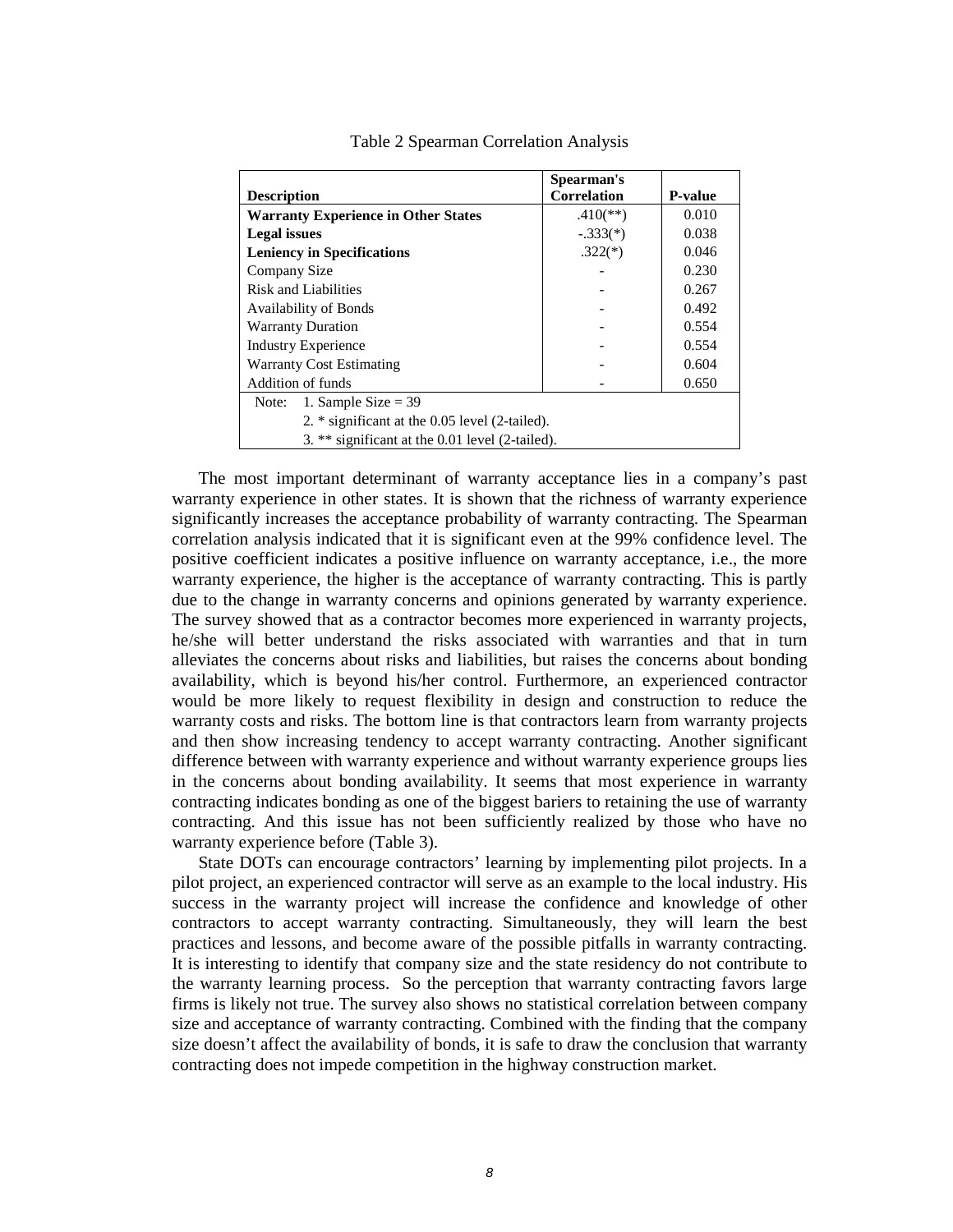|                                                                                            |                         | Warranty Experience in other States |                        |          |         |         |        |  |  |
|--------------------------------------------------------------------------------------------|-------------------------|-------------------------------------|------------------------|----------|---------|---------|--------|--|--|
|                                                                                            | w/o warranty experience |                                     | w/ warranty experience |          | Test    |         |        |  |  |
|                                                                                            | μ                       | σ                                   | μ                      | $\sigma$ | F-value | P-value |        |  |  |
| <b>Acceptance of Warranty Projects</b>                                                     | 0.64                    | 0.24                                | 1.00                   | 0.00     | 7.47    | 0.01    | *      |  |  |
| <b>Acceptance of DBW Projects</b>                                                          | 0.24                    | 0.19                                | 0.50                   | 0.27     | 2.78    | 0.10    | $\ast$ |  |  |
| Impact on Construction Quality                                                             | 0.38                    | 0.51                                | 0.50                   | 0.27     | 0.29    | 0.59    |        |  |  |
| Impact on Owner-Contractor Relationship                                                    | 0.00                    | 0.70                                | $-0.08$                | 0.91     | 0.06    | 0.80    |        |  |  |
| Concerns                                                                                   |                         |                                     |                        |          |         |         |        |  |  |
| Involved Risks and Liabilities                                                             | 3.68                    | 3.06                                | 2.36                   | 6.09     | 3.81    | 0.06    | $\ast$ |  |  |
| <b>Warranty Duration</b>                                                                   | 1.96                    | 3.62                                | 2.57                   | 4.73     | 0.84    | 0.37    |        |  |  |
| Legal Issues                                                                               | 2.28                    | 3.96                                | 1.57                   | 4.57     | 1.08    | 0.31    |        |  |  |
| Availability of Warranty Bond                                                              | 0.32                    | 0.23                                | 0.93                   | 0.07     | 19.31   | 0.00    | $\ast$ |  |  |
| <b>Warranty Cost Estimating</b>                                                            | 2.08                    | 3.99                                | 1.50                   | 4.73     | 0.71    | 0.40    |        |  |  |
| Note:                                                                                      |                         |                                     |                        |          |         |         |        |  |  |
| 1. Sample size is 39, 25 of them without warranty experience, 14 with warranty experience. |                         |                                     |                        |          |         |         |        |  |  |
| 2. Significant at the 0.10 level                                                           |                         |                                     |                        |          |         |         |        |  |  |

#### Table 3: Analysis of Variance with Warranty Experience as Between Group Factor

#### **CONCLUSIONS**

The analysis shows that wide-spread industry acceptance exists for less than three years warranties in Alabama. There is a sufficient degree of acceptance for 4-5 year warranties in pavement projects. However, the local industry is not prepared to accept warranties for over 5 years. It has been also observed that there is very less difference between the small, medium and the large contractors in terms of availability of opportunity offered by warranty contracting. Although company size does not matter, warranty project experience does make a difference for a contractor whether to accept warranty contracting or not. In another words, contractors will learn from warranty projects and reevaluate the risks and liabilities associated with warranty contracts. This observation suggests a better strategy for state DOTs to implement warranty contracts. Implementation of pilot warranty projects helps achieve a significance level of market acceptance. The pilot projects must be carefully selected to ensure success. They will serve as both a test bed for evaluating the effectiveness of warranty contracts and an educational platform for the local contracting industry. Additionally, the development of the pilot projects will strengthen cooperation and partnership among the state DOT, the contracting industry, sureties, and beyond.

Local construction companies may need to adjust their strategies and opinions on warranty contracting. This research highlighted the fact that warranty contracting may not be as risky as it appears. Many contractors learn from past experience and are able to control the risks well. When the concept of "Get in, Stay in, Get Out, and Stay Out" becomes a new objective of the FHWA, the construction industry will see warranties becoming integral components in more and more transportation projects, especially in design-build projects. To maintain a competitive position, contractors need to consider providing operation and maintenance services. Participation in the policy discussion and cooperation with the state DOTs in pilot projects would help improve their competitive advantage in today's changing construction market.

#### **ACKNOWLEDGMENTS**

The authors would like to thank the University Transportation Center for Alabama for providing financial support for this study. The opinions and findings expressed here, however, are those of the authors alone.